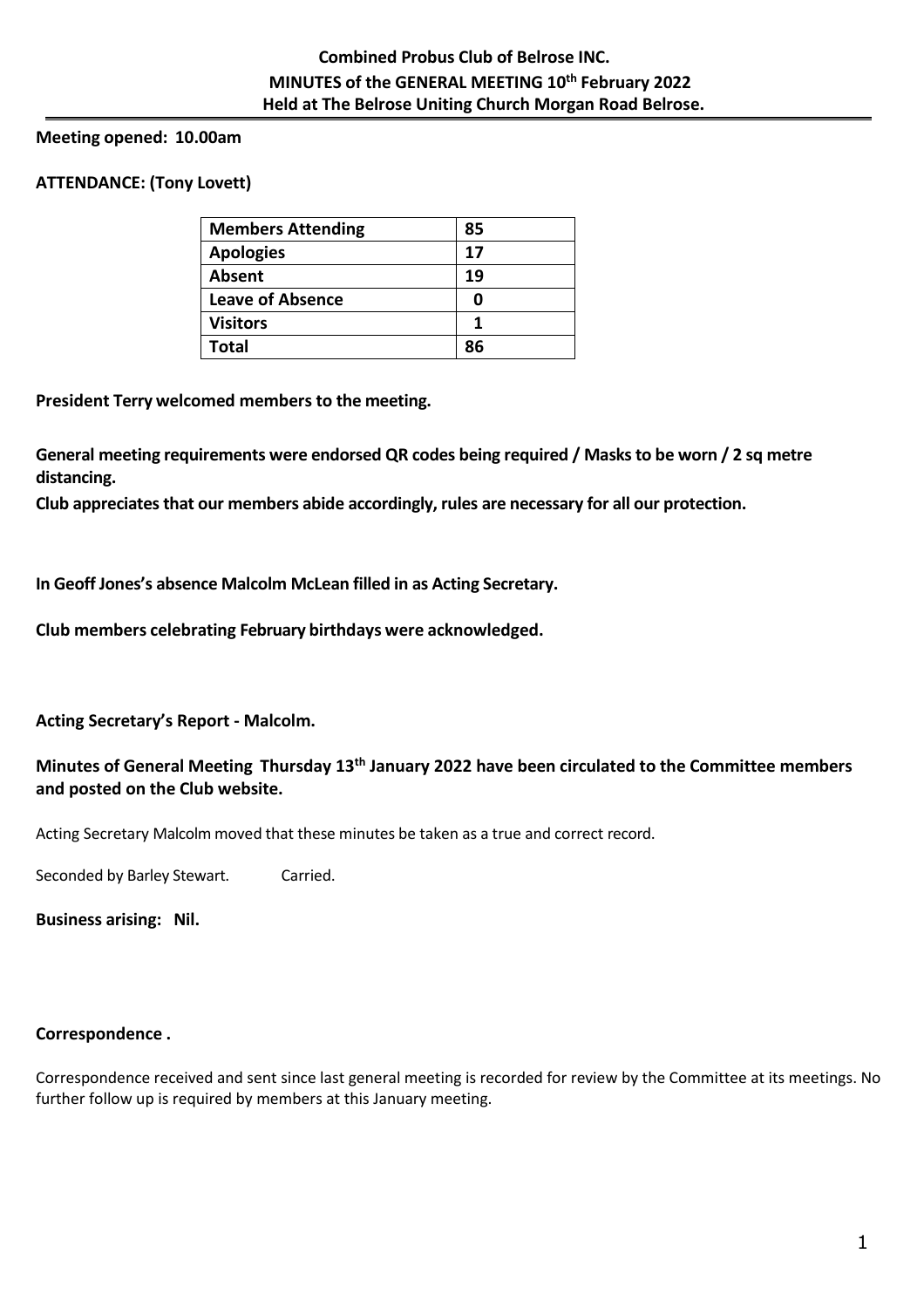# **REPORTS: Treasurer Mike**

# **Combined Probus Club of Belrose Inc. Treasurer's Report - February 2022**

# **Income and Expenditure Account -**

| <b>INCOME</b>                              | \$          |
|--------------------------------------------|-------------|
| Nil                                        | <b>Nil</b>  |
| <b>EXPENSES</b>                            |             |
| Hire of Meeting Hall                       | 100.00      |
| Xero                                       | 37.00       |
| <b>Guest Speaker Gifts</b>                 | 39.99       |
| <b>Total Expenses</b>                      | 176.99      |
| <b>Surplus/(Deficit) for Period</b>        | 176.99      |
| <b>Balance Sheet at 31/1/22</b>            |             |
| <b>Accumulated Funds</b>                   |             |
| Opening Balance 31/12/21                   | 9,172.85    |
| Surplus/(Deficit) for period               | 176.99      |
| Closing balance 31/1/22                    | 8,995.86    |
| <b>Assets</b>                              |             |
| Bank Account 31/1/22                       | 11,820.16   |
| <b>Liabilities</b>                         |             |
| Net Funds for future functions (see below) | 2,824.30    |
| <b>Net Assets</b>                          | 8,995.86    |
| <b>Bank Reconciliation</b>                 |             |
| Bank Balance 31/12/21                      | 10,890.05   |
| <b>Expenses</b>                            | 176,99      |
|                                            | 10,713.06   |
| <b>Net Function funds movement</b>         | 1,107.10    |
| Bank Balance 31/1/22                       | \$11,820.16 |
| <b>Function movements</b>                  |             |
| <b>French Show</b>                         | $-1,120.00$ |
| My Fair Laddies                            | 750.00      |
| Dolly 9-5                                  | 1,380.00    |
| <b>Mark Vincent</b>                        | 489.30      |
| <b>Black Cockatoo</b>                      | 540.00      |
| American Bandstand                         | 119.80      |
| <b>Wakehurst Lunch</b>                     | $-752.00$   |
| Anniversary lunch- deposit                 | $-300.00$   |
|                                            | \$1,107.10  |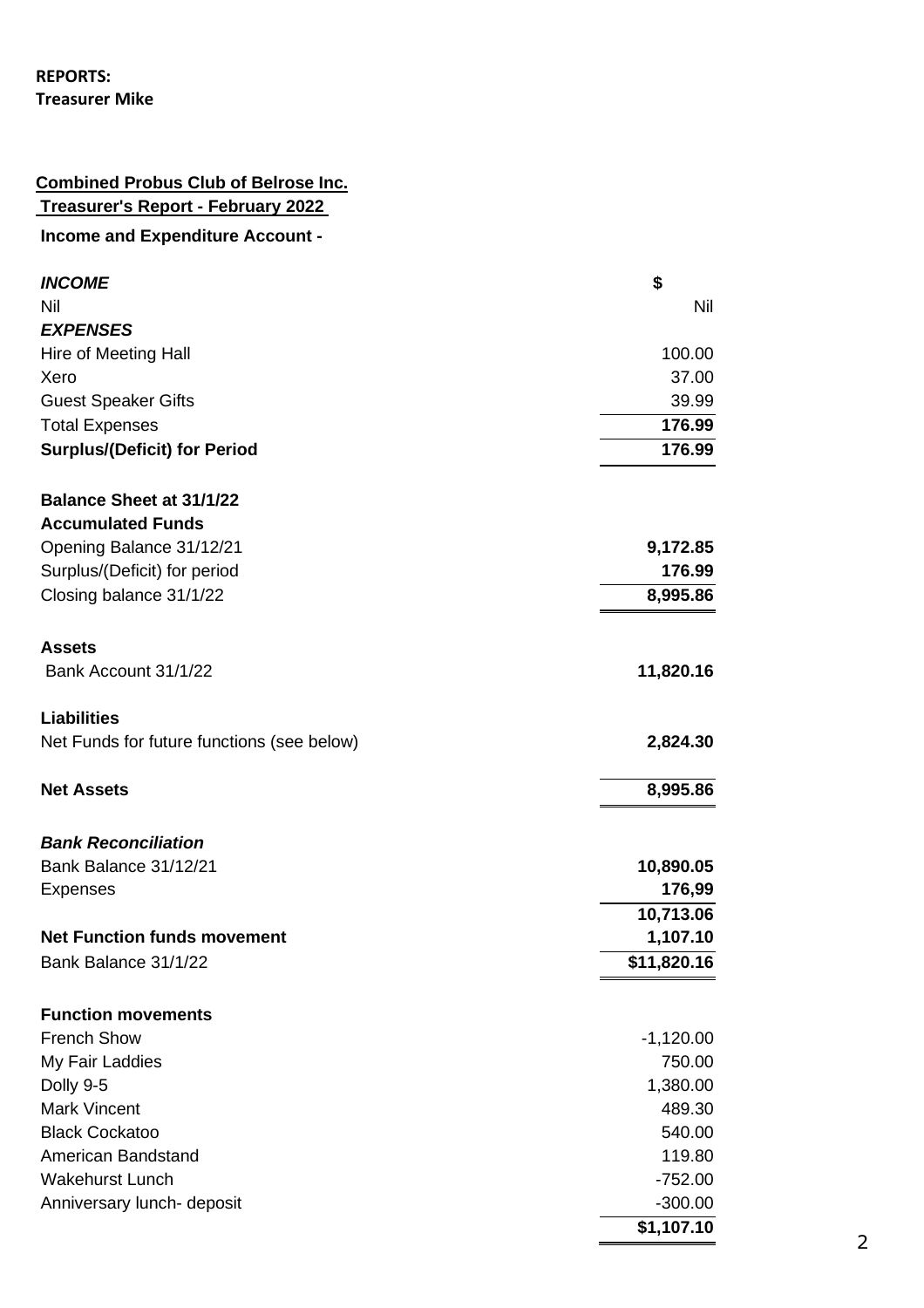| The French Show            | 14/3/22 | $-160.00$  |
|----------------------------|---------|------------|
| <b>Wakehurst Lunch</b>     | 20/1/22 | 27.00      |
| <b>Mark Vincent</b>        | 16/7/22 | 389.30     |
| My Fair Laddies            | 4/4/22  | 810.00     |
| <b>Black Cockatoo</b>      | 14/5/22 | 540.00     |
| Anniversary lunch- deposit | 14/7/22 | $-300.00$  |
| Dolly Parton 9 - 5         | 4/5/22  | 1,518.00   |
| <b>Net Function Funds</b>  |         | \$2,824.30 |

**Mike Staniland**

10/02/2022

#### **Mike Staniland 10/02/2022**

Mike proposed this Financial Report be accepted .. Seconded by Jill Pearce Carried

#### **Social Activities Margaret**

Social Report for February2022

As reported last meeting there is no organized social activity in February.

The general feeling of unease due to the pandemic is quite palpable which makes organizing social activities a little problematic.

However not to be deterred or disappointed with attendances there is a booking

made at Silk Chinese Restaurant at St Ives for Dinner for 31st March at 6 pm.

The restaurant can accommodate 50 patrons. Banquet menu will be on offer and price will be \$34 per person for food. Drinks will be additional at own cost. The Restaurant is fully licensed.

Please register and pay online and please note any special dietary requirements.

Final numbers payments due on  $17<sup>th</sup>$  March

Discussions are also in place for a lunch at The Mooney Mooney Club. Dates to be advised.

There is also a change of date for the Anniversary Lunch at Newport. It will now be on the 28<sup>th</sup> July 2022.

Let's all hope we can have some semblance of normalcy this year.

That's all folks

Marg Lovett

#### **Walking Group Helen**

First walk 2022 .. Around North Head 25th February to be led by Helen. A full list of walks for 2022 has been given by Helen to the club for approval next Committee meeting 24<sup>th</sup> February

### **Welfare Robin**

Robin Wood has been in contact & our get well wishes go out to our many club members that have been unwell in these past few months.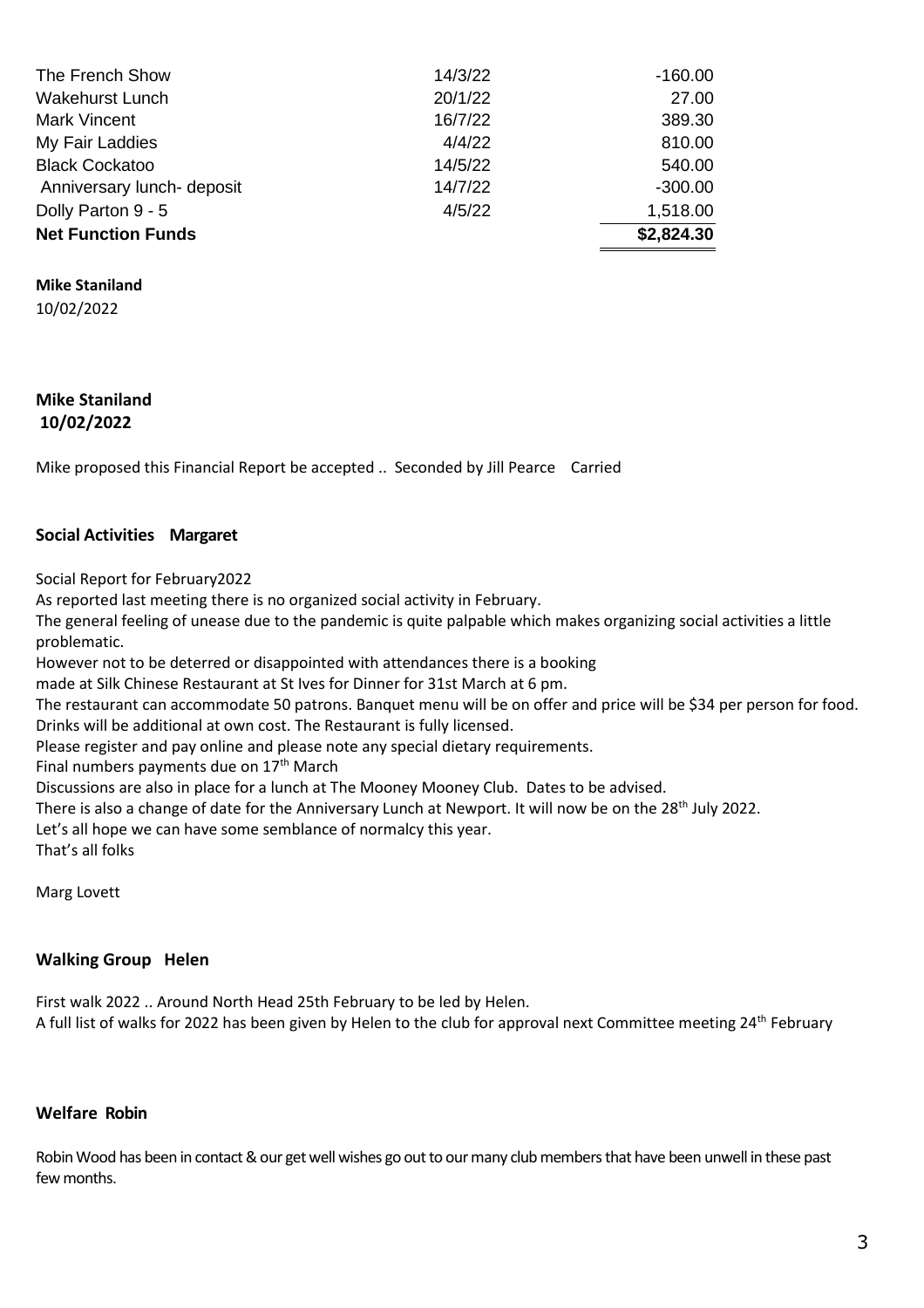# **Guest Speakers : Mike Staniland (deputising for Jan)**

Note for committee meeting 24 January 2022: The first general meeting was very poorly attended (38 members) and consequently a bit difficult to arrange for future guest speakers until we are sure of a larger attendance. Those who were at the January meeting enjoyed a talk from Nigel Hubbard about the origins of the Orient Express and also some interesting facts about the life of Agatha Christie who wrote 77 books in her lifetime. For our February meeting our speaker will be a local Northern Beaches scientist/author who will talk about the evolutionary origins of humans from the latest fossil and and genetic evidence. We heard about this talk from some enthusiastic members of the Killarney Heights Probus Group. Kevin is a regular speaker at Probus Clubs. I have made preliminary enquiries of Tony Abbott as a speaker for April.

Jan Staniland

# **Entertainment Warwick**

A feast of live shows booked as shown below, from Warwick… for next 6 months …

| February 19th Bandstand |                                |
|-------------------------|--------------------------------|
| March 14th              | Mini Moulin                    |
| March 19th              | Music of the Night             |
| March 24 <sup>th</sup>  | <b>Wharf Revue</b>             |
| April 4 <sup>th</sup>   | My Fair Laddies                |
| April 22nd              | <b>Everly Brothers</b>         |
| May $4th$               | $9$ to 5                       |
| <b>May 12</b>           | <b>Black Cockatoos</b>         |
| July 16 <sup>th</sup>   | Mark Vincent/ Impossible Dream |

Warwick specially thanked the members for the great support given to him with these shows…

# **Reports on Other Activities (President Terry)**

# **Tours John (meeting apology)**

John will update members of outings in next newsletter, as advised last month several upcoming planned events (Club Picnic, Western Sydney Zoo & a Bus trip to South Sydney Juniors) are now not proceeding.

**Wraps with love** – Some 1117 blankets to date have been completed some of which have been recently distributed & sent to weather ravaged Tonga.

**Movie Group ..** To resume again …. Members to expect a broadcast this month

( Refer Club's newsletter for more detailed information on these various Club entertainment & social activities )

#### **GENERAL BUSINESS nil**